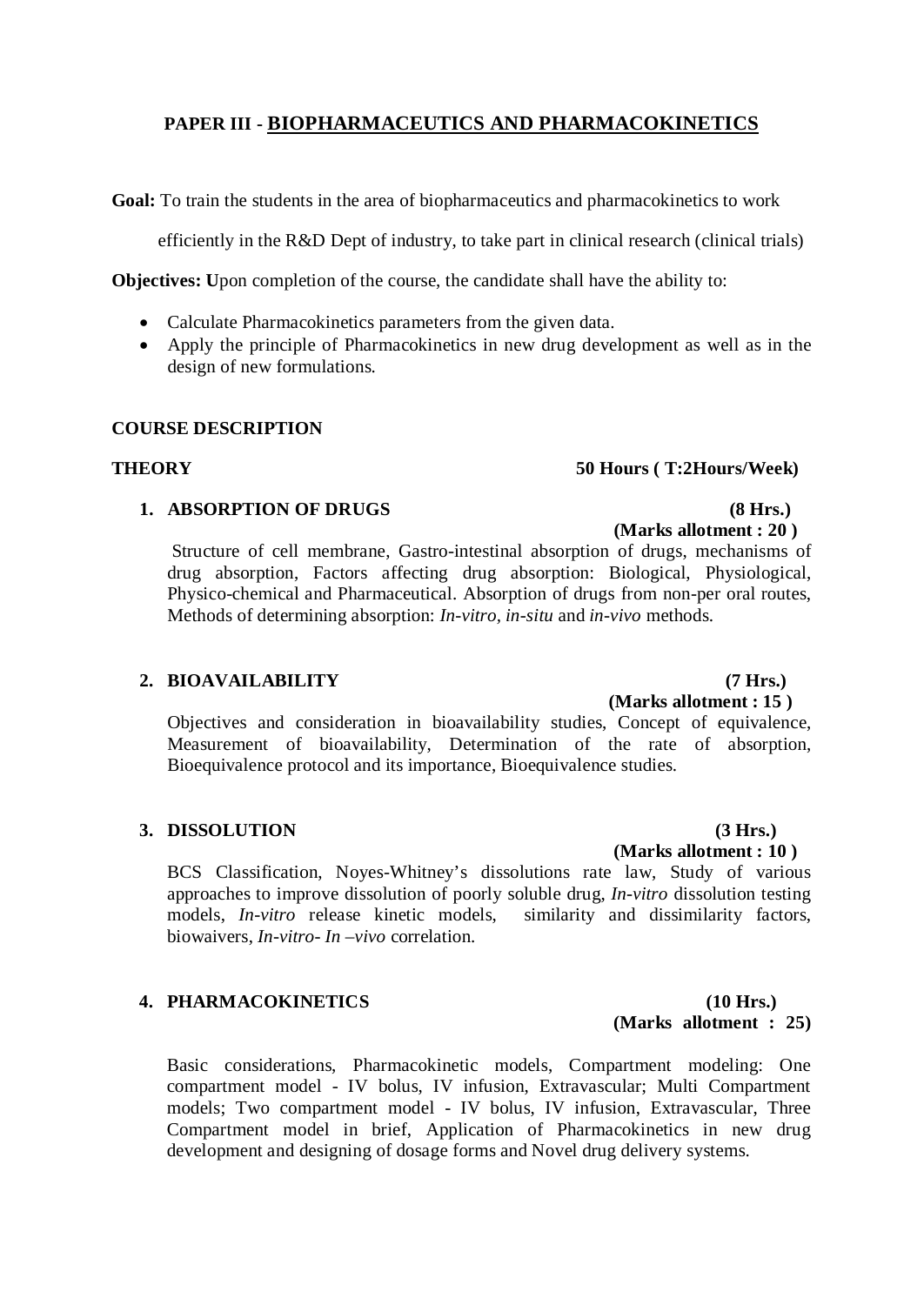## **5. NON-LINEAR PHARMACOKINETICS (3 Hrs.)**

Causes of non-linearity, Detection of non – linearity, Michaelis-Menten equation, Estimation of  $K_m$  and  $V_{max}$  with respect to individualization of a drug therapy.

### **6. NON-COMPARTMENT PHARMACOKINETICS (3 Hrs.)**

 **(Marks allotment : 10 )** Statistical moment theory, MRT for various compartment models, Physiological pharmacokinetic models.

# **7. DRUG DISTRIBUTION (3 Hrs.)**

Factors affecting drug distribution, Volume of distribution, Protein binding- factors affecting, significance and kinetics of protein binding and drug displacement interactions.

# **8. BIOTRANSFORMATION (3 Hrs.)**

**(Marks allotment : 5 )** Phase I (oxidative, reductive and hydrolytic reactions) and Phase II reactions (conjugation), factors affecting biotransformation.

### **9. EXCRETION OF DRUGS (3Hrs.)**

Renal and non-renal excretion. Concept of clearance- renal clearance, organ clearance and hepatic clearance.

# **10. DOSAGE REGIMEN (7 Hrs.)**

Multiple dosing with respect to I.V and oral route, concept of loading dose, maintenance dose, accumulation index, adjustment of dosage in renal and hepatic impairment, individualization of therapy, Therapeutic Drug Monitoring.

# **PRACTICALS (T:6 Hours/Week)**

- 1. Improvement of dissolution characteristics of slightly soluble drugs by Solid Dispersion.
- 2. Improvement of dissolution characteristics of slightly soluble drugs by Solvent deposition.
- 3. Improvement of dissolution characteristics of slightly soluble drugs by complexation.
- 4. Improvement of dissolution characteristics of slightly soluble drugs by solvent evaporation.

# **(Marks allotment : 20 )**

**(Marks allotment: 5)**

# **(Marks allotment : 10 )**

**(Marks allotment : 10 )**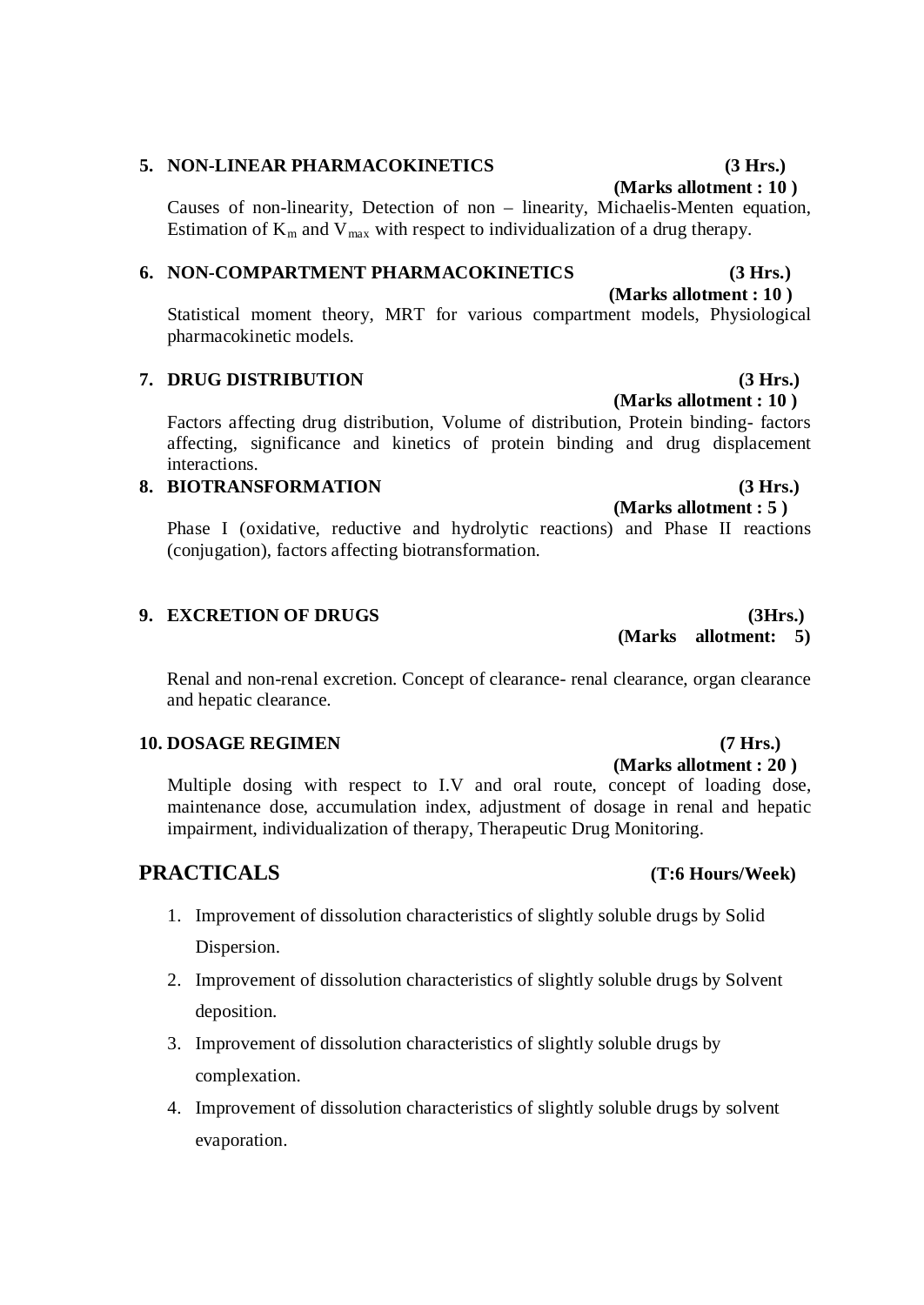- 5. Comparison of dissolution studies of two different conventional marketed products of same drug. - 2 experiments
- 6. Influence of polymorphism on solubility.
- 7. Influence of polymorphism on dissolution.
- 8. Protein binding studies of a highly protein bound drug.
- 9. Protein binding studies of a poorly protein bound drug.
- 10. Permeation study of drug through biological membrane.
- 11. Calculation of Ka, Ke,  $t_{1/2}$ , C<sub>max</sub>, and T<sub>max</sub> for two sets of data. -2 experiments
- 12. Calculation of bioavailability from urinary excretion data for two drugs. -2 experiments
- 13. Calculation of AUC and bioequivalence from the given data for two drugs. -2 experiments

### **SCHEME OF EXAMINATION**

- **1. Synopsis - 20 Marks**
- **2. Experiment - 40 Marks**
- **3. Calculation - 20 Marks**
- **4. Viva-voce - 20 Marks**
	- **Total - 100 Marks**

# **REFERENCE BOOKS**

- 1. Biopharmaceutics and Clinical Pharmacokinetics by Milo Gibaldi, 4<sup>th</sup> edition, Philadephia, Lea and Febiger, 1991.
- 2. Bio pharmaceutics and Pharmacokinetics-A Treatise, By D. M. Brahmankar and Sunil B.Jaiswal, Vallabh Prakashan Pitampura, Delhi
- 3. Applied Biopharmaceutics and Pharmacokinetics by Shargel. L and Yu ABC,  $2<sup>nd</sup>$ edition, Connecticut, Appleton Century Crofts, 1985.
- 4. Textbook of Biopharmaceutics and Pharmacokinetics, Dr. Shobha Rani R. Hiremath, Prism Books Pvt Ltd, Bangalore, 2000
- 5. Biopharmaceutics and Clinical Pharmacokinetics by Milo Gibaldi, 2<sup>nd</sup> edition, Marcel Dekker Inc., New York,1982.
- 6. Current Concepts in Pharmaceutical Sciences: Biopharmaceutics, Swarbrick. J, Lea and Febiger, Philadelphia,1970.
- 7. Cilincal Pharmacokinetics, Concepts and Applications: By Malcolm Rowland and Thomas, N. Tozen, Lea and Febrger, Philadelphia, 1995.